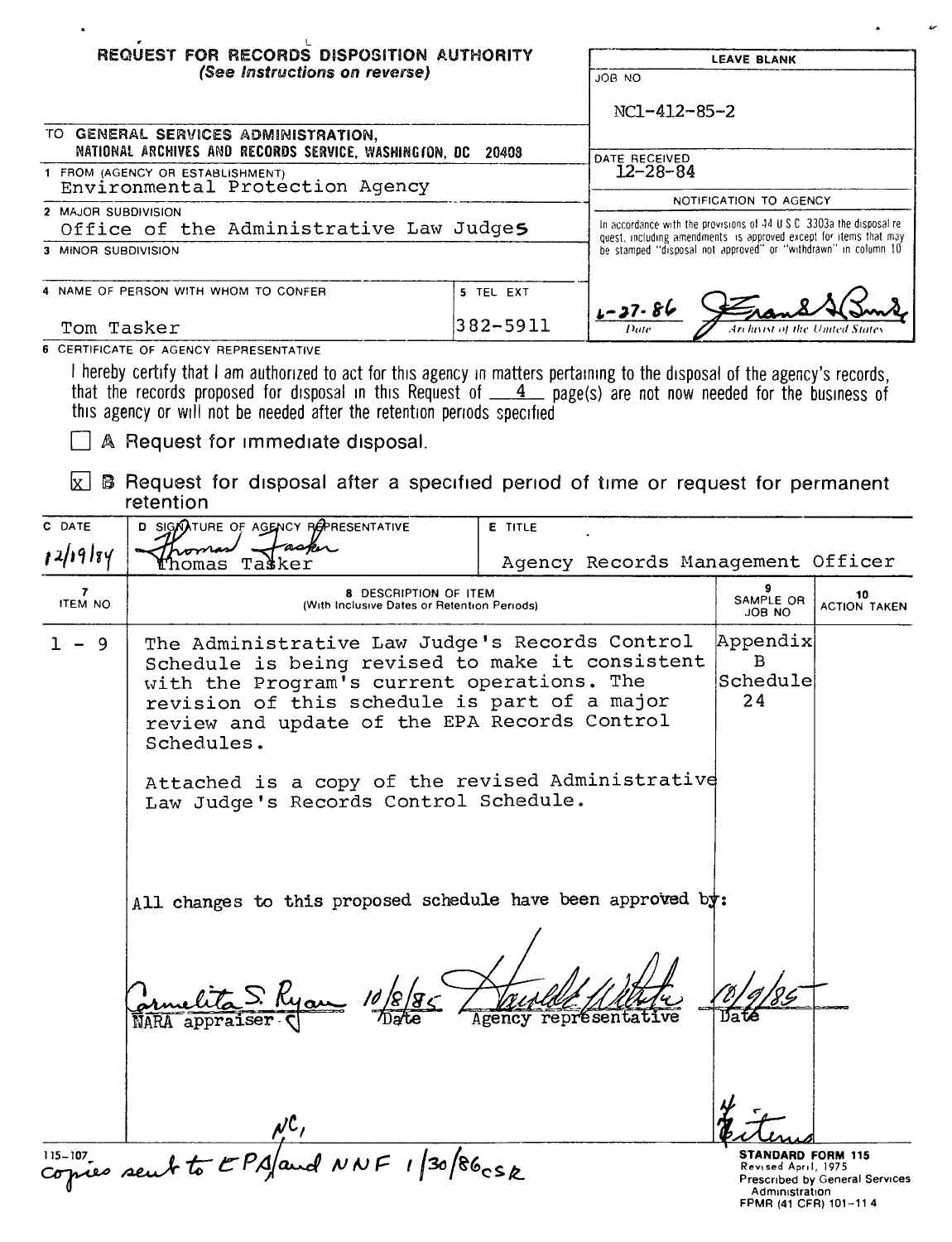|                | U.S. ENVIRONMENTAL PROTECTION AGENCY-RECORDS CONTROL SCHEDULES.                                                                                                                                                                                                                                                                                                                                                                                                                                                                                                                                                                                                                              |                                                                                                                                                                                                                | SCHE∰NO |
|----------------|----------------------------------------------------------------------------------------------------------------------------------------------------------------------------------------------------------------------------------------------------------------------------------------------------------------------------------------------------------------------------------------------------------------------------------------------------------------------------------------------------------------------------------------------------------------------------------------------------------------------------------------------------------------------------------------------|----------------------------------------------------------------------------------------------------------------------------------------------------------------------------------------------------------------|---------|
|                | TITLE OF SCHEDULE                                                                                                                                                                                                                                                                                                                                                                                                                                                                                                                                                                                                                                                                            | COVERAGE OF SCHEDULE                                                                                                                                                                                           |         |
|                | ADMINISTRATIVE LAW JUDGE'S RECORDS                                                                                                                                                                                                                                                                                                                                                                                                                                                                                                                                                                                                                                                           | <b>AGENCYWIDE</b>                                                                                                                                                                                              |         |
| ITEM<br>NO     | NAME AND DESCRIPTION OF RECORD/FILE                                                                                                                                                                                                                                                                                                                                                                                                                                                                                                                                                                                                                                                          | RETENTION PERIOD AND DISPOSITION                                                                                                                                                                               |         |
| $\mathbf{1}$ . | General Corespondence of the Administrative Law Judge.<br>Includes copies of non-controlled (routine) correspondence.<br>Records consist of incoming letters and enclosures. `                                                                                                                                                                                                                                                                                                                                                                                                                                                                                                               | Retention: Retain 5 years.<br>Disposition: Break file at end of year. Keep in<br>office office 1 year, then transfer to FRC.<br>Destroy when 5 years old. years old.                                           |         |
| 2.             | Program Development File. Consists of records related to<br>the development of Administrative Law Judge's policies and<br>programs. Records consist of correspondence, issue papers<br>and reports relative to policy, strategy, program control,<br>research priorities, legislative priorities, and other<br>related records.                                                                                                                                                                                                                                                                                                                                                              | Retention: Permanent.<br>Disposition: Break file at end of 2 years. Keep<br>in office 3 years, then transfer to the FRC. Keep<br>in FRC for 20 years, then offer to the National<br>Archives in 5 year blocks. |         |
| 3.             | Program Management File. Consists of records related to<br>the management and administrative support of the Office<br>of the Administrative Law Judge. Records consist of program<br>planning and implementation, personnel needs, work<br>accomplishments, budgetary materials, and other program<br>management activities.                                                                                                                                                                                                                                                                                                                                                                 | Retention: Retain 5 years.<br>Disposition: Break file at end of year. Keep in<br>office I year, then transfer to the FRC. Destroy<br>when 5 years old.                                                         |         |
| 4.             | Freedom of Information Response File. Includes copies of<br>incoming requests for information under the Freedom of<br>Information Act, copies of replies, and copies of any<br>interagency memoranda cerning the request. Note: this<br>file does not contain the Program's official record of<br>information being requested.                                                                                                                                                                                                                                                                                                                                                               | Retention: Retain $\chi$ years.<br>Disposition: Break file at end of year. Keep in<br>in Office current plus 1 additional year, then<br>$t$ ransfer to the FRG. Destroy when $x$ years old.                    |         |
| 5.             | Administrative Law Judge's Case Files. Includes case<br>records relating to formal adjudications before the<br>Admraistrative Law Judge, under Section 551 of the<br>Administrative Procedures Act. Cases consist of<br>hearing concerning various environmental legislation<br>including the Federal Water Pollution Control Act,<br>the Federal Insecticide, Fungicide and Rodenticide<br>Act, NPDES Permits, Civil Penalty cases, and others.<br>Records consists of transcripts of hearings, briefs,<br>exhibits, motions, notices, orders, and other related<br>records: NOTE: NPDES permits and civil penalty cases<br>are under custody of Regional hearing clerks in each<br>region. |                                                                                                                                                                                                                |         |

RECORDS MANAGEMENT MANUAL

N

 $\sqrt{2}$ 

 $\bullet$ 

 $\boldsymbol{\gamma}$  .

 $\begin{array}{c} 1 \\ 1 \end{array}$  $\sim$  $\sim 10$ 

 $\frac{1}{\left|\frac{1}{\left|\frac{1}{\left|\frac{1}{\left|\frac{1}{\left|\frac{1}{\left|\frac{1}{\left|\frac{1}{\left|\frac{1}{\left|\frac{1}{\left|\frac{1}{\left|\frac{1}{\left|\frac{1}{\left|\frac{1}{\left|\frac{1}{\left|\frac{1}{\left|\frac{1}{\left|\frac{1}{\left|\frac{1}{\left|\frac{1}{\left|\frac{1}{\left|\frac{1}{\left|\frac{1}{\left|\frac{1}{\left|\frac{1}{\left|\frac{1}{\left|\frac{1}{\left|\frac{1}{\left|\frac{1}{\left|\frac{1}{\left|\frac{1}{\left|\frac{$ 

 $\ddot{\phantom{0}}$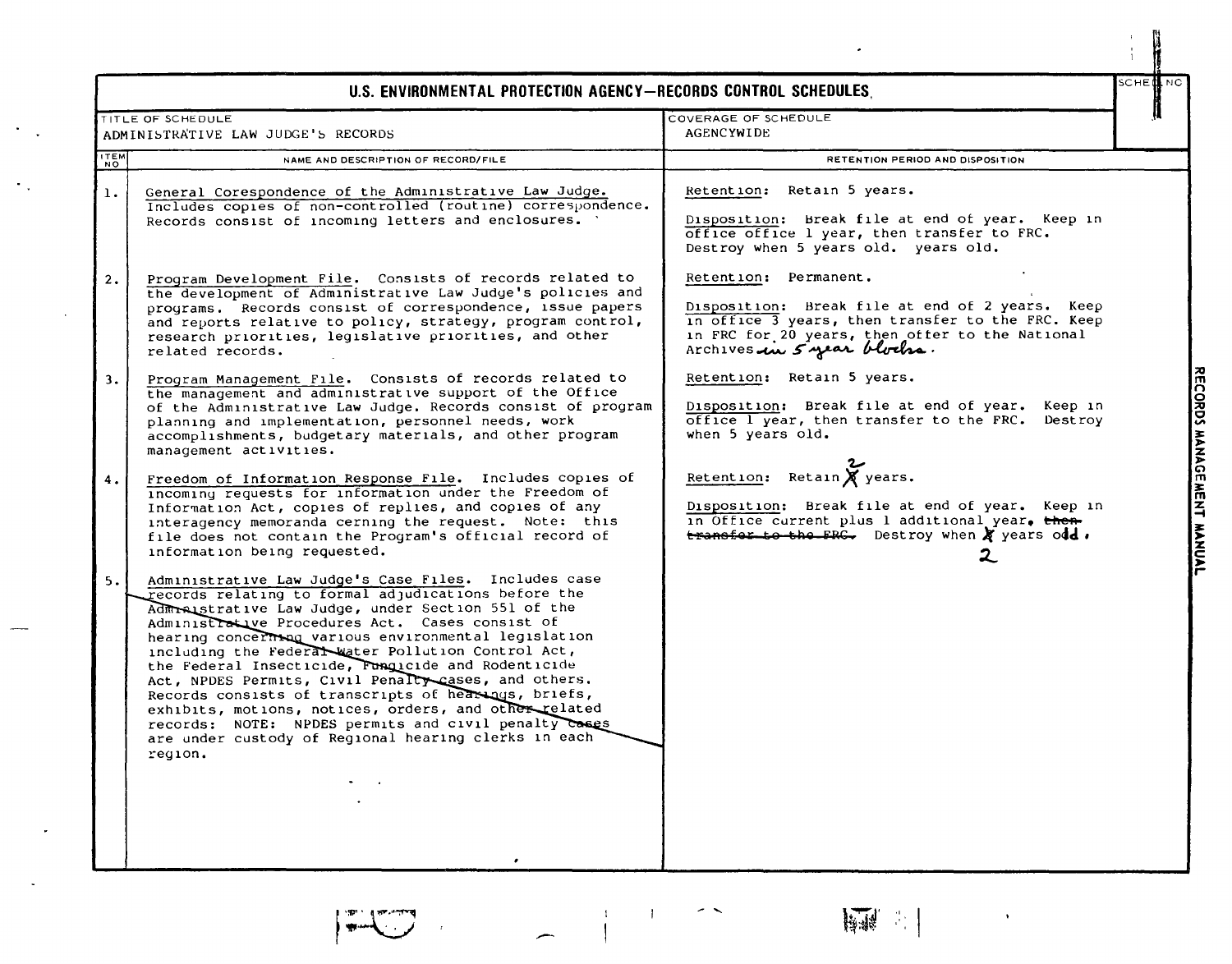| U.S. ENVIRONMENTAL PROTECTION AGENCY-RECORDS CONTROL SCHEDULES                                                                                                                                                                                                                                                                                                                                                                                                                   |                                                                                                                                                                                                                                                                                                                                                                                                                                                                                                                                                                                                                                                                                                                                                                                                                                                                                                                                                                                                                                                                                                                                                                                                                                       | SCHED NC           |
|----------------------------------------------------------------------------------------------------------------------------------------------------------------------------------------------------------------------------------------------------------------------------------------------------------------------------------------------------------------------------------------------------------------------------------------------------------------------------------|---------------------------------------------------------------------------------------------------------------------------------------------------------------------------------------------------------------------------------------------------------------------------------------------------------------------------------------------------------------------------------------------------------------------------------------------------------------------------------------------------------------------------------------------------------------------------------------------------------------------------------------------------------------------------------------------------------------------------------------------------------------------------------------------------------------------------------------------------------------------------------------------------------------------------------------------------------------------------------------------------------------------------------------------------------------------------------------------------------------------------------------------------------------------------------------------------------------------------------------|--------------------|
| TITLE OF SCHEDULE                                                                                                                                                                                                                                                                                                                                                                                                                                                                | COVERAGE OF SCHEDULE                                                                                                                                                                                                                                                                                                                                                                                                                                                                                                                                                                                                                                                                                                                                                                                                                                                                                                                                                                                                                                                                                                                                                                                                                  |                    |
| ADMINISTRATIVE LAW JUDGE'S RECORDS                                                                                                                                                                                                                                                                                                                                                                                                                                               | AGENCYWIDE                                                                                                                                                                                                                                                                                                                                                                                                                                                                                                                                                                                                                                                                                                                                                                                                                                                                                                                                                                                                                                                                                                                                                                                                                            |                    |
| <b>ITEM</b><br>NAME AND DESCRIPTION OF RECORD/FILE<br><b>NO</b>                                                                                                                                                                                                                                                                                                                                                                                                                  | RETENTION PERIOD AND DISPOSITION                                                                                                                                                                                                                                                                                                                                                                                                                                                                                                                                                                                                                                                                                                                                                                                                                                                                                                                                                                                                                                                                                                                                                                                                      |                    |
| a. Official Copies. NOTE: "Landmark" cases include<br>cases resulting in a legal precedent which establishes<br>or affirms Agency policy with respect to environmental<br>actions of national importance, such as the banning of<br>a hazardous substance or other actions affecting EPA's<br>relationship with an entire industry or a major pollu-<br>tion source. These cases will usually have been ajudi-<br>cated by a Federal appellate court.<br>Duplicate Copies.<br>b. | Retention:<br>a. Routine Cases. Retain 20 years after<br>completion or termination of case.<br>Landmark Cases. (Cases designed by<br>the EPA Administrator as landmark or precedent<br>$ack$ ons).<br>Dispostion:<br>a. Routine Cases. Break file upon completion<br>or termination of case. Keep in office 5 years,<br>then transfex to the Federal Record Center.<br>Keep in FRC $f(x)$ 15 years, then destroy.<br>b. Landmark Cases. Break file upon completion<br>or termination of case. Keep in office 10 years,<br>then transfer to the Federal Records Center.<br>Keep in FRC for 10 years, then offier to the<br>National Archives.<br>Retention:<br>a. Routine Cases. Retain 5 ears after<br>completion or termination of case.<br>b. Landmark Cases. Retain 10 years after<br>completion or termination of case.<br>Disposition:<br>a. Routine Cases. Break file upon completion<br>or termination of case. Keep in office 2 years,<br>then transfer to the Federal Records Center.<br>Keep in FRC for 3 years, then destroy.<br>b. Landmark Cases. Break file upon completion<br>or termination of case. Keep in office 2 years,<br>then transfer to the Federal Record Center.<br>Keep in FRC for 8 years, then destroy. | <b>MENT MANUAL</b> |

 $\frac{1}{2} \left( \frac{1}{2} \right)^2 \left( \frac{1}{2} \right)^2 \left( \frac{1}{2} \right)^2$ 

 $\frac{1}{2}$ 

博学

 $\frac{1}{2}$  .

 $\ddot{\phantom{1}}$ 

 $\ddot{\phantom{a}}$ 

 $\mathcal{A}$ 

 $P^2$ 

 $\lambda_{\rm c}$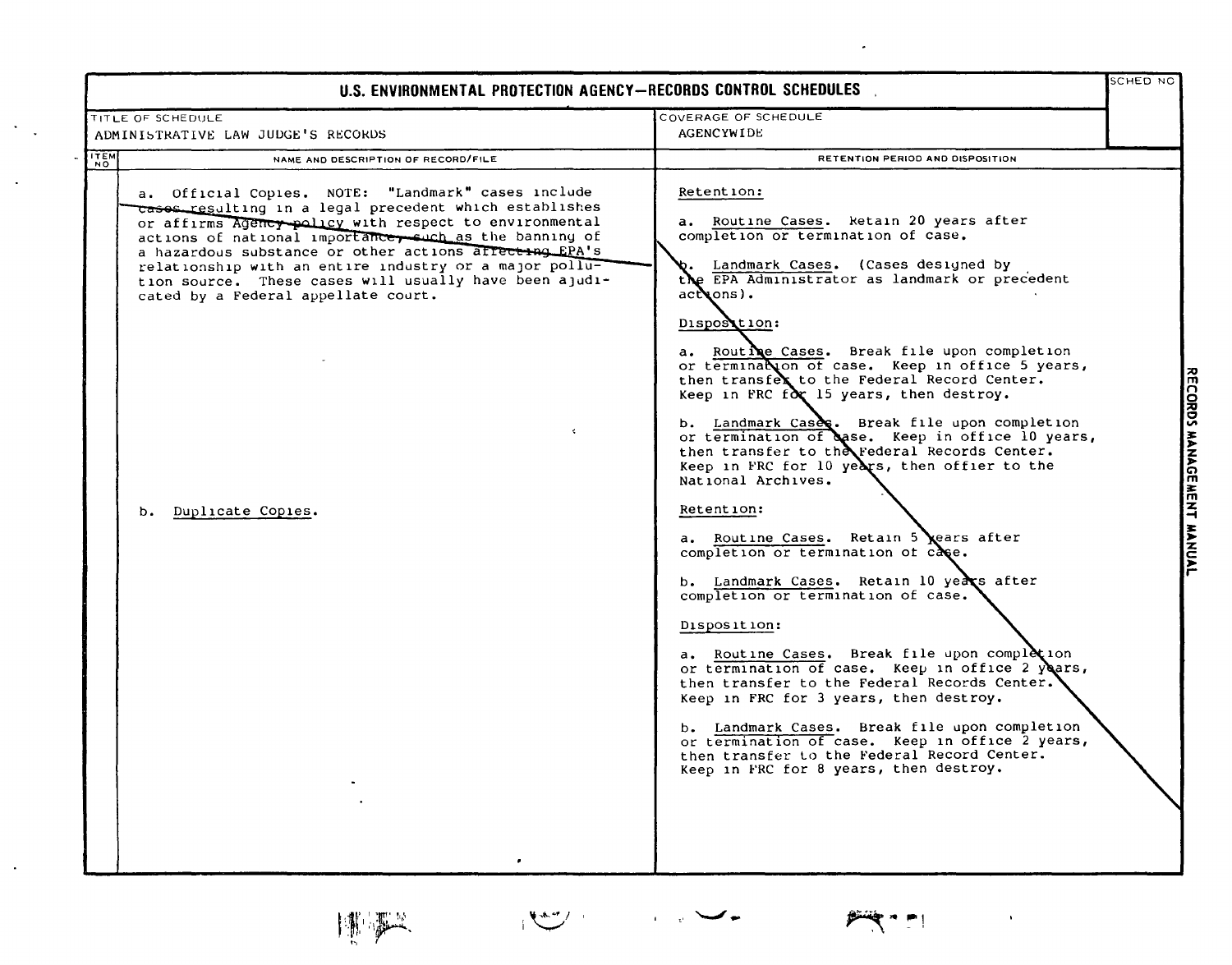|                                    | U.S. ENVIRONMENTAL PROTECTION AGENCY-RECORDS CONTROL SCHEDULES                                        |                                                             | <b>SCHED NC</b> |
|------------------------------------|-------------------------------------------------------------------------------------------------------|-------------------------------------------------------------|-----------------|
|                                    | TITLE OF SCHEDULE                                                                                     | COVERAGE OF SCHEDULE                                        |                 |
| ADMINISTRATIVE LAW JUDGE'S RECORDS |                                                                                                       | <b>AGENCYWIDE</b>                                           |                 |
| <b>ITEM</b>                        | NAME AND DESCRIPTION OF RECORD/FILE                                                                   | RETENTION PERIOD AND DISPOSITION                            |                 |
| 6.                                 | Case File Card Index. Includes alphabetical and<br>case records.                                      | Retention: As below. numerical card index to                |                 |
|                                    |                                                                                                       | Disposition: Keep permanent in offices.                     |                 |
| 7.                                 | Repository File. Consist of copies of background<br>documents to case files submitted by witnesses or | Retention: As below.                                        |                 |
|                                    | other parties that are not part of the efficial                                                       | Disposition: Keep in office until completion                |                 |
|                                    | case record.                                                                                          | or termination of ease, then return to aubmitting<br>party. |                 |
|                                    |                                                                                                       |                                                             |                 |
|                                    |                                                                                                       |                                                             |                 |
|                                    |                                                                                                       |                                                             |                 |
|                                    |                                                                                                       |                                                             |                 |
|                                    |                                                                                                       |                                                             |                 |
|                                    |                                                                                                       |                                                             |                 |
|                                    |                                                                                                       |                                                             |                 |
|                                    |                                                                                                       |                                                             |                 |
|                                    |                                                                                                       |                                                             |                 |
|                                    |                                                                                                       |                                                             |                 |
|                                    |                                                                                                       |                                                             |                 |
|                                    |                                                                                                       |                                                             |                 |
|                                    |                                                                                                       |                                                             |                 |
|                                    |                                                                                                       |                                                             |                 |
|                                    |                                                                                                       |                                                             |                 |
|                                    |                                                                                                       |                                                             |                 |
|                                    |                                                                                                       |                                                             |                 |

 $\begin{bmatrix} \begin{matrix} 1 & 0 \\ 0 & 0 \end{matrix} & \begin{matrix} 0 & 0 \\ 0 & 1 \end{matrix} & \begin{matrix} 0 & 0 \\ 0 & 1 \end{matrix} & \begin{matrix} 0 & 0 \\ 0 & 1 \end{matrix} & \begin{matrix} 0 & 0 \\ 0 & 1 \end{matrix} & \begin{matrix} 0 & 0 \\ 0 & 1 \end{matrix} & \begin{matrix} 0 & 0 \\ 0 & 1 \end{matrix} & \begin{matrix} 0 & 0 \\ 0 & 1 \end{matrix} & \begin{matrix} 0 & 0 \\ 0 & 1 \end{matrix} & \begin{matrix} 0 & 0 \\ 0 & 1$ 

 $\mathbf{r}$ 

 $\frac{1}{2}$ 

 $\boldsymbol{t}$ 

1

ה<br>ח